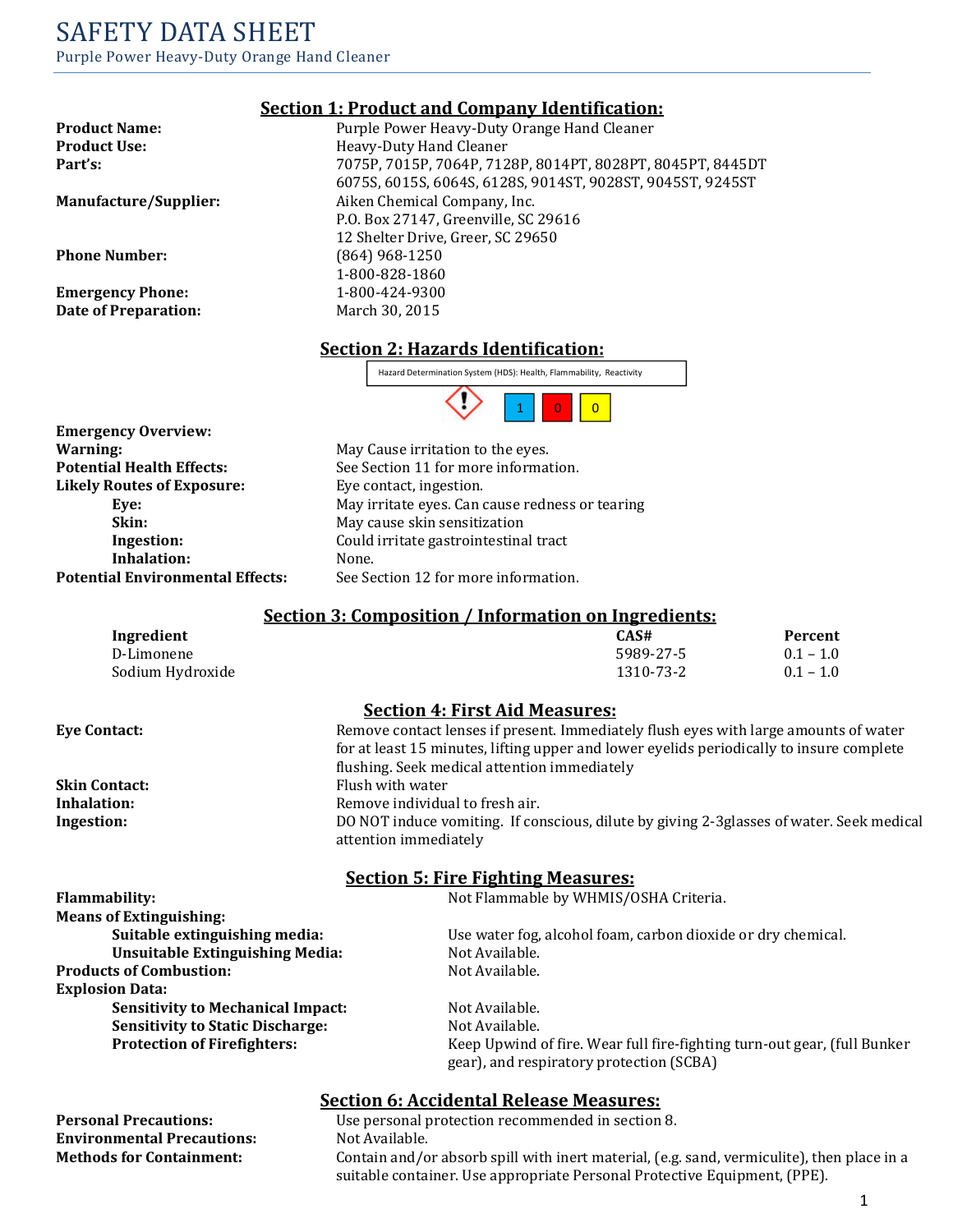| <b>Methods for Clean-up:</b><br><b>Other Information:</b> | Dispose of in accordance with all local, state and federal regulations.<br>Not Available. |                                                             |                     |             |
|-----------------------------------------------------------|-------------------------------------------------------------------------------------------|-------------------------------------------------------------|---------------------|-------------|
|                                                           | <b>Section 7: Handling and Storage:</b>                                                   |                                                             |                     |             |
| Handling:                                                 | Store above freezing and no more than 100 degrees F. If frozen, allow to thaw and mix     |                                                             |                     |             |
|                                                           | thoroughly.                                                                               |                                                             |                     |             |
| Storage:                                                  |                                                                                           | Avoid freezing if possible and temperatures more than 100°F |                     |             |
|                                                           |                                                                                           |                                                             |                     |             |
|                                                           |                                                                                           | <b>Section 8: Exposure Controls/Personal Protections:</b>   |                     |             |
| <b>Exposure Guidelines:</b>                               |                                                                                           |                                                             |                     |             |
| Ingredient                                                | <b>Exposure Limits</b>                                                                    |                                                             |                     |             |
|                                                           | <b>OSHA-PEL</b>                                                                           | <b>ACGIH-TLV</b>                                            | <b>Other Limits</b> | Percent     |
| Sodium Hydroxide:                                         | $2 \text{ mg/m}^3 \text{ (TWA)}$                                                          | $2 \text{ mg/m}^3$ (Ceiling)                                |                     | $0.1 - 1.0$ |
| <b>Engineering Controls:</b>                              | NA                                                                                        |                                                             |                     |             |
| <b>Personal Protective Equipment:</b>                     |                                                                                           |                                                             |                     |             |
| <b>Eye/Face Protection:</b>                               | Not Required                                                                              |                                                             |                     |             |
| <b>Hand Protection:</b>                                   | Not Required                                                                              |                                                             |                     |             |
| <b>Skin and Body Protection:</b>                          | Not Required                                                                              |                                                             |                     |             |
| <b>General Hygiene Considerations:</b>                    | Handle according to established industrial hygiene and safety practices.                  |                                                             |                     |             |
|                                                           |                                                                                           |                                                             |                     |             |

#### Section 9: Physical and Chemical Properties:

| <b>Appearance and Odor:</b>                  | White translucent gel, Citrus odor |
|----------------------------------------------|------------------------------------|
| <b>Physical State:</b>                       | Gel                                |
| $pH$ :                                       | $6.0 - 7.0$                        |
| <b>Freezing Point:</b>                       | ~0°C (~32°F)                       |
| <b>Boiling Point:</b>                        | ~100°C (~212°F)                    |
| <b>Flash Point (Method Used):</b>            | $>215^{\circ}F$ (PMCC)             |
| <b>Evaporation Rate (Butyl Acetate = 1):</b> | Not Determined                     |
| LEL:                                         | Not Determined                     |
| UEL:                                         | Not Determined                     |
| Vapor Pressure (mm Hg.):                     | Not Determined                     |
| Vapor Density (AIR=1):                       | Not Determined                     |
| <b>Specific Gravity:</b>                     | 1.03                               |
| <b>Solubility in Water:</b>                  | Complete                           |
| <b>Melting Point:</b>                        | NA.                                |
| <b>Auto-Ignition Temperature:</b>            | Not Determined                     |
| Percent Volatile, wt%:                       | $~1\%$                             |
| VOC content, wt. %:                          | $< 1\%$                            |

#### Section 10: Stability and Reactivity:

| Stability:                                    |
|-----------------------------------------------|
| <b>Conditions to Avoid:</b>                   |
| <b>Incompatibility (Materials to Avoid):</b>  |
| <b>Hazardous Decomposition or Byproducts:</b> |
| <b>Hazardous Polymenzation:</b>               |

Stable under normal storage conditions. Freezing and Temperatures > 100°F None Known. Oxides of Carbon Will Not Occur.

## Section 11: Toxicology Information:

Effects of Acute Exposure Component Analysis: Not Available

# Section 12: Ecological Information:

Ecotoxicity: Not Available Persistence/Degradability: Not Available<br>Bioaccumulation/Accumulation: Not Available Bioaccumulation/Accumulation: Mobility in Environment: Not Available